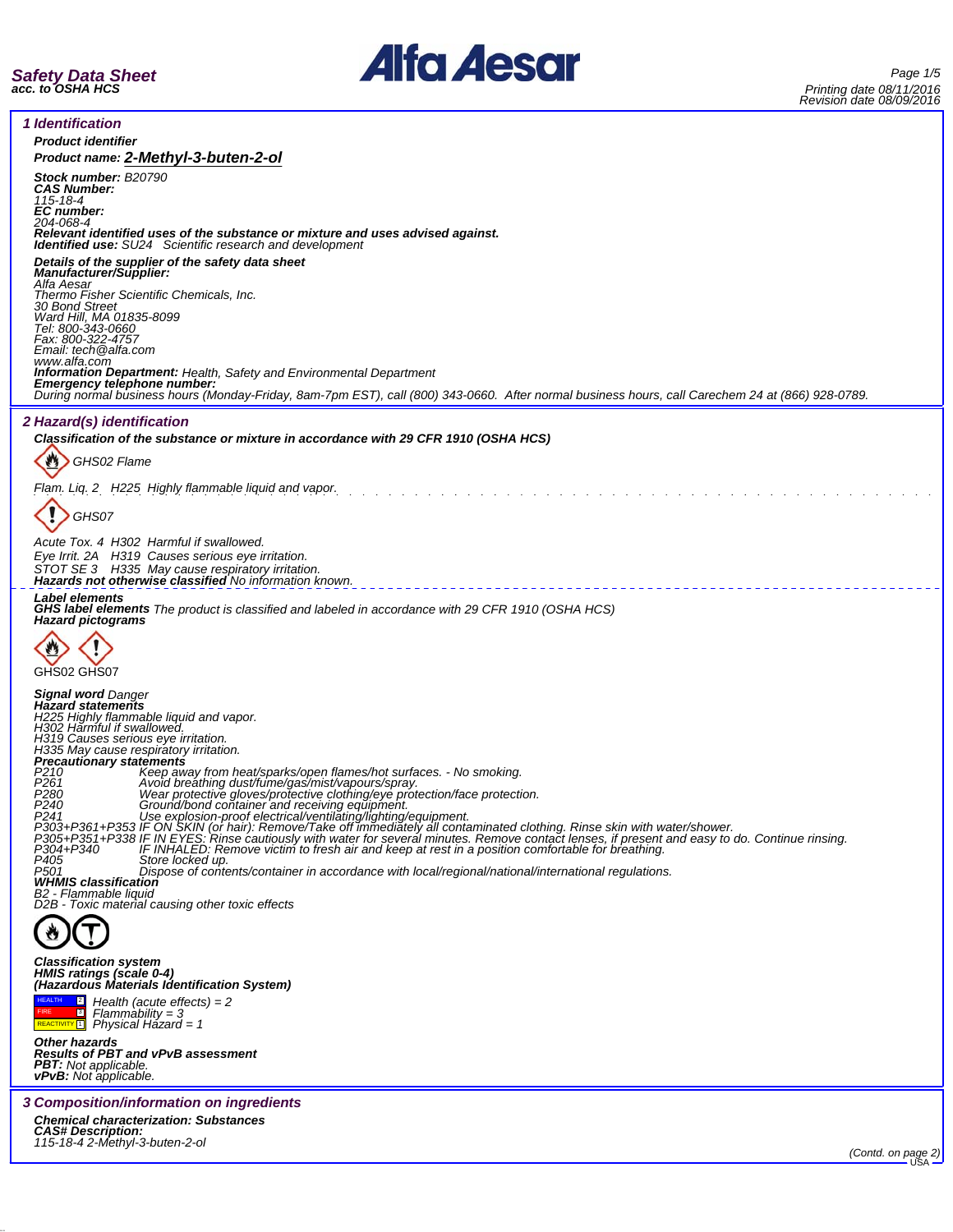### *Product name: 2-Methyl-3-buten-2-ol*

*Identification number(s): EC number: 204-068-4*

#### *4 First-aid measures*

#### *Description of first aid measures*

**After inhalation**<br>Supply fresh air. If required, provide artificial respiration. Keep patient warm.<br>Seek immediate medical advice.

*After skin contact*

*Immediately wash with water and soap and rinse thoroughly. Seek immediate medical advice.*

*After eye contact Rinse opened eye for several minutes under running water. Then consult a doctor. After swallowing Seek medical treatment. Information for doctor*

*Most important symptoms and effects, both acute and delayed Harmful if swallowed.*

*Causes serious eye irritation. May cause respiratory irritation.*

*Indication of any immediate medical attention and special treatment needed No further relevant information available.*

*5 Fire-fighting measures*

## *Extinguishing media Suitable extinguishing agents Carbon dioxide, extinguishing powder or water spray. Fight larger fires with water spray or alcohol resistant foam. Special hazards arising from the substance or mixture If this product is involved in a fire, the following can be released: Carbon monoxide and carbon dioxide*

*Advice for firefighters Protective equipment: Wear self-contained respirator. Wear fully protective impervious suit.*

#### *6 Accidental release measures*

**Personal precautions, protective equipment and emergency procedures**<br>Wear protective equipment. Keep unprotected persons away.<br>Ensure adequate ventilation *Keep away from ignition sources Environmental precautions: Do not allow material to be released to the environment without proper governmental permits. Methods and material for containment and cleaning up:* Keep away from ignition sources.<br>Absorb with liquid-binding material (sand, diatomite, acid binders, universal binders, sawdust).<br>Dispose of contaminated material as waste according to section 13.<br>Ensure adequate ventilati **Prevention of secondary hazards:** Keep away from ignition sources.<br>**Reference to other sections**<br>See Section 7 for information on safe handling<br>See Section 8 for information on personal protection equipment.<br>See Section 1 *7 Handling and storage Handling*

*Precautions for safe handling Keep container tightly sealed. Store in cool, dry place in tightly closed containers. Ensure good ventilation at the workplace.* **Information about protection against explosions and fires:<br>Protect against electrostatic charges.<br>Fumes can combine with air to form an explosive mixture.<br>Keep ignition sources away.** 

#### *Conditions for safe storage, including any incompatibilities*

Storage<br>Requirements to be met by storerooms and receptacles: Store in a cool location.<br>Information about storage in one common storage facility: Store away from oxidizing agents.<br>Further information about storage conditio *Keep container tightly sealed. Store in cool, dry conditions in well sealed containers.*

*Specific end use(s) No further relevant information available.*

#### *8 Exposure controls/personal protection*

*Additional information about design of technical systems: Properly operating chemical fume hood designed for hazardous chemicals and having an average face velocity of at least 100 feet per minute.*

Control parameters<br>Components with limit values that require monitoring at the workplace:<br>The product does not contain any relevant quantities of materials with critical values that have to be monitored at the workplace.<br>A

# *Exposure controls Personal protective equipment*

**General protective and hygienic measures**<br>The usual precautionary measures for handling chemicals should be followed.<br>Keep away from foodstuffs, beverages and feed.<br>Remove all soiled and contaminated clothing immediately.

*Avoid contact with the eyes. Avoid contact with the eyes and skin. Maintain an ergonomically appropriate working environment.*

*Breathing equipment: Use suitable respirator when high concentrations are present. Recommended filter device for short term use:*

Use a respirator with multi-purpose combination (US) or type ABEK (EN 14387) as a backup to engineering controls. Risk assessment should be performed to<br>determine if air-purifying respirators are appropriate. Only use equi

*(Contd. of page 1)*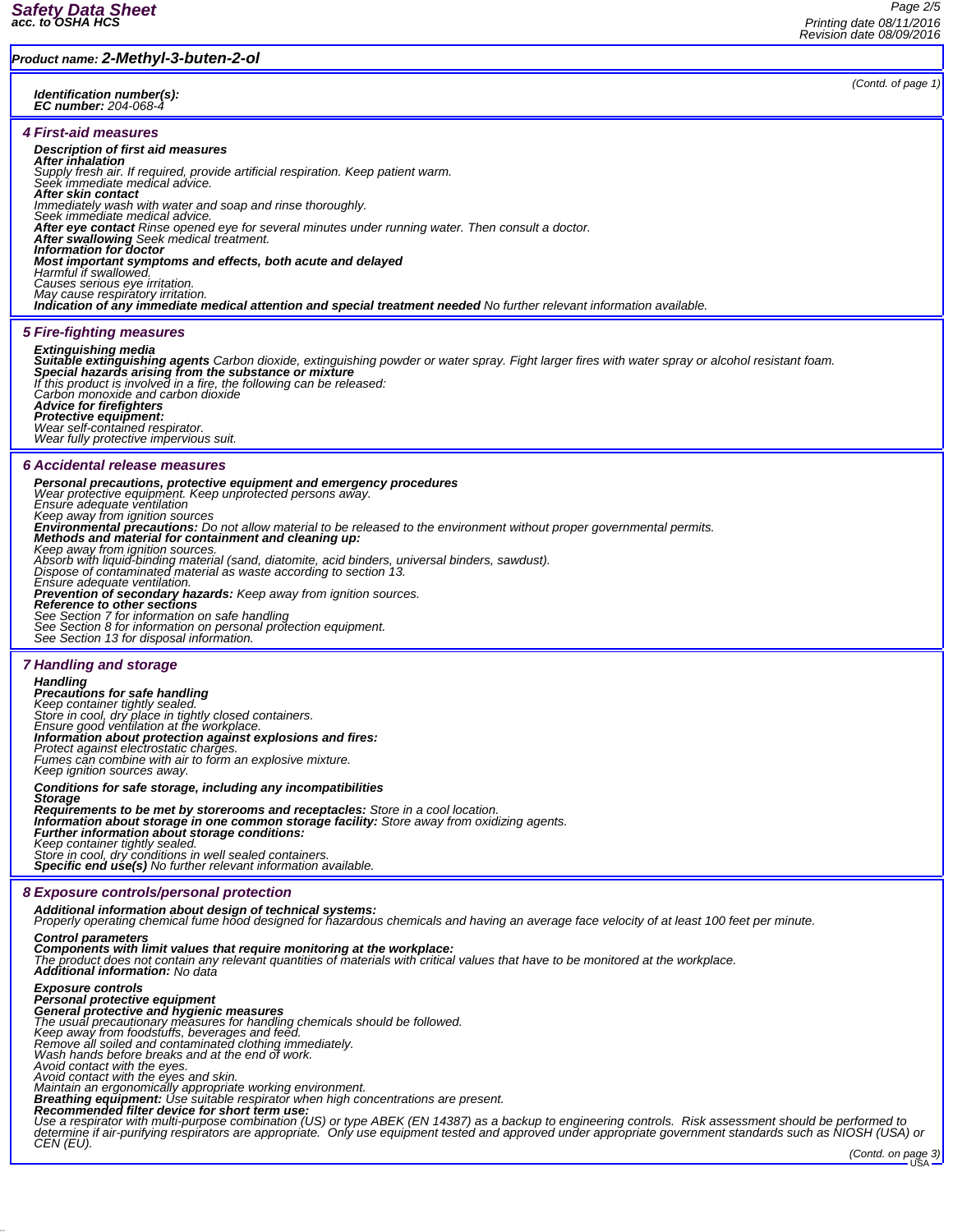r

## *Product name: 2-Methyl-3-buten-2-ol*

*Page 3/5 Printing date 08/11/2016 Revision date 08/09/2016*

| Product name: 2-Methyl-3-buten-2-ol                                                                                                                                                                                                                                                                                                                                                                                                                                                                                                                                     |                                                                                                                                                                                                                                                                                                |                    |  |  |
|-------------------------------------------------------------------------------------------------------------------------------------------------------------------------------------------------------------------------------------------------------------------------------------------------------------------------------------------------------------------------------------------------------------------------------------------------------------------------------------------------------------------------------------------------------------------------|------------------------------------------------------------------------------------------------------------------------------------------------------------------------------------------------------------------------------------------------------------------------------------------------|--------------------|--|--|
| <b>Protection of hands:</b><br><i>Impervious gloves</i>                                                                                                                                                                                                                                                                                                                                                                                                                                                                                                                 | Check protective gloves prior to each use for their proper condition.<br>The selection of suitable gloves not only depends on the material, but also on quality. Quality will vary from manufacturer to manufacturer.                                                                          | (Contd. of page 2) |  |  |
| Material of gloves Butyl rubber, BR<br>Penetration time of glove material (in minutes) 480<br>Glove thickness 0.3 mm<br><b>Eye protection:</b> Safety glasses<br><b>Body protection:</b> Protective work clothing.                                                                                                                                                                                                                                                                                                                                                      |                                                                                                                                                                                                                                                                                                |                    |  |  |
| 9 Physical and chemical properties                                                                                                                                                                                                                                                                                                                                                                                                                                                                                                                                      |                                                                                                                                                                                                                                                                                                |                    |  |  |
| Information on basic physical and chemical properties<br><b>General Information</b><br>Appearance:                                                                                                                                                                                                                                                                                                                                                                                                                                                                      |                                                                                                                                                                                                                                                                                                |                    |  |  |
| Form:<br>Odor:<br>Odor threshold:                                                                                                                                                                                                                                                                                                                                                                                                                                                                                                                                       | Liquid<br>Odorless<br>Not determined.                                                                                                                                                                                                                                                          |                    |  |  |
| pH-value (100 g/l) at 20 °C (68 °F):                                                                                                                                                                                                                                                                                                                                                                                                                                                                                                                                    | $9.0 - 10.0$                                                                                                                                                                                                                                                                                   |                    |  |  |
| <b>Change in condition</b><br>Melting point/Melting range:<br>Boiling point/Boiling range:<br>Sublimation temperature / start:                                                                                                                                                                                                                                                                                                                                                                                                                                          | -28 ℃ (-18 °F)<br>98-99 °C (208-210 °F)<br>Not determined                                                                                                                                                                                                                                      |                    |  |  |
| <b>Flash point:</b><br><b>Flammability (solid, gaseous)</b><br>Ignition temperature:<br>Decomposition temperature:<br>Auto igniting:                                                                                                                                                                                                                                                                                                                                                                                                                                    | 13 °C (55 °F)<br>Not determined.<br>380 °C (716 °F)<br>Not determined<br>Not determined.                                                                                                                                                                                                       |                    |  |  |
| Danger of explosion:<br><b>Explosion limits:</b>                                                                                                                                                                                                                                                                                                                                                                                                                                                                                                                        | Product is not explosive. However, formation of explosive air/vapor mixtures is possible.                                                                                                                                                                                                      |                    |  |  |
| Lower:                                                                                                                                                                                                                                                                                                                                                                                                                                                                                                                                                                  | Not determined                                                                                                                                                                                                                                                                                 |                    |  |  |
| <b>Upper:</b><br>Vapor pressure:                                                                                                                                                                                                                                                                                                                                                                                                                                                                                                                                        | 9.4 Vol %<br>Not determined                                                                                                                                                                                                                                                                    |                    |  |  |
| Density at 20 °C (68 °F):<br><b>Relative density</b>                                                                                                                                                                                                                                                                                                                                                                                                                                                                                                                    | $0.824$ g/cm <sup>3</sup> (6.876 lbs/gal)<br>Not determined.                                                                                                                                                                                                                                   |                    |  |  |
| Vapor density<br><b>Evaporation rate</b>                                                                                                                                                                                                                                                                                                                                                                                                                                                                                                                                | Not determined.<br>Not determined.                                                                                                                                                                                                                                                             |                    |  |  |
| Solubility in / Miscibility with<br>Water at 20 °C (68 °F):                                                                                                                                                                                                                                                                                                                                                                                                                                                                                                             | 100 g/l                                                                                                                                                                                                                                                                                        |                    |  |  |
| Partition coefficient (n-octanol/water): Not determined.                                                                                                                                                                                                                                                                                                                                                                                                                                                                                                                |                                                                                                                                                                                                                                                                                                |                    |  |  |
| <b>Viscosity:</b><br>dynamic at 20 $°C$ (68 °F):                                                                                                                                                                                                                                                                                                                                                                                                                                                                                                                        | 2.6 mPas                                                                                                                                                                                                                                                                                       |                    |  |  |
| kinematic:<br><b>Other information</b>                                                                                                                                                                                                                                                                                                                                                                                                                                                                                                                                  | Not determined.<br>No further relevant information available.                                                                                                                                                                                                                                  |                    |  |  |
| <b>10 Stability and reactivity</b><br><b>Reactivity</b> No information known.<br>Chemical stability Stable under recommended storage conditions.<br>Thermal decomposition / conditions to be avoided: Decomposition will not occur if used and stored according to specifications.<br><b>Possibility of hazardous reactions</b> Reacts with strong oxidizing agents<br>Conditions to avoid No further relevant information available.<br><b>Incompatible materials:</b> Oxidizing agents<br><b>Hazardous decomposition products:</b> Carbon monoxide and carbon dioxide |                                                                                                                                                                                                                                                                                                |                    |  |  |
| 11 Toxicological information                                                                                                                                                                                                                                                                                                                                                                                                                                                                                                                                            |                                                                                                                                                                                                                                                                                                |                    |  |  |
| Information on toxicological effects<br><b>Acute toxicity:</b>                                                                                                                                                                                                                                                                                                                                                                                                                                                                                                          |                                                                                                                                                                                                                                                                                                |                    |  |  |
| Harmful if swallowed.                                                                                                                                                                                                                                                                                                                                                                                                                                                                                                                                                   | The Registry of Toxic Effects of Chemical Substances (RTECS) contains acute toxicity data for this substance.                                                                                                                                                                                  |                    |  |  |
| LD/LC50 values that are relevant for classification:                                                                                                                                                                                                                                                                                                                                                                                                                                                                                                                    |                                                                                                                                                                                                                                                                                                |                    |  |  |
| Oral<br>LD50<br>1074 mg/kg (rat)<br>Dermal<br>LD50<br>>2 gm/kg (rabbit)<br>Inhalative   LC50/4H   21200 mg/m3/4H (rat)                                                                                                                                                                                                                                                                                                                                                                                                                                                  |                                                                                                                                                                                                                                                                                                |                    |  |  |
| Skin irritation or corrosion: May cause mild irritation<br><b>Eye irritation or corrosion:</b> Causes serious eye irritation.                                                                                                                                                                                                                                                                                                                                                                                                                                           |                                                                                                                                                                                                                                                                                                |                    |  |  |
| Sensitization: No sensitizing effects known.                                                                                                                                                                                                                                                                                                                                                                                                                                                                                                                            |                                                                                                                                                                                                                                                                                                |                    |  |  |
|                                                                                                                                                                                                                                                                                                                                                                                                                                                                                                                                                                         | Serm cell mutagenicity: No effects known.<br>Carcinogenicity: No classification data on carcinogenic properties of this material is available from the EPA, IARC, NTP, OSHA or ACGIH.<br>Carcinogenicity: No classification data on                                                            |                    |  |  |
|                                                                                                                                                                                                                                                                                                                                                                                                                                                                                                                                                                         | Specific target organ system toxicity - repeated exposure: No effects known.                                                                                                                                                                                                                   |                    |  |  |
| Aspiration hazard: No effects known.                                                                                                                                                                                                                                                                                                                                                                                                                                                                                                                                    | Specific target organ system toxicity - single exposure: May cause respiratory irritation.                                                                                                                                                                                                     |                    |  |  |
|                                                                                                                                                                                                                                                                                                                                                                                                                                                                                                                                                                         | Subacute to chronic toxicity: The Registry of Toxic Effects of Chemical Substances (RTECS) contains multiple dose toxicity data for this substance.<br>Additional toxicological information. To the best of our knowledge the acute and chronic toxicity of this substance is not fully known. |                    |  |  |
| Carcinogenic categories                                                                                                                                                                                                                                                                                                                                                                                                                                                                                                                                                 | <b>OSHA-Ca (Occupational Safety &amp; Health Administration)</b> Substance is not listed.                                                                                                                                                                                                      |                    |  |  |
| <b>12 Ecological information</b>                                                                                                                                                                                                                                                                                                                                                                                                                                                                                                                                        |                                                                                                                                                                                                                                                                                                |                    |  |  |
| <b>Toxicity</b>                                                                                                                                                                                                                                                                                                                                                                                                                                                                                                                                                         |                                                                                                                                                                                                                                                                                                |                    |  |  |
| Aquatic toxicity: No further relevant information available.<br>Persistence and degradability No further relevant information available.                                                                                                                                                                                                                                                                                                                                                                                                                                |                                                                                                                                                                                                                                                                                                |                    |  |  |
| <b>Bioaccumulative potential</b> No further relevant information available.<br>Mobility in soil No further relevant information available.                                                                                                                                                                                                                                                                                                                                                                                                                              |                                                                                                                                                                                                                                                                                                |                    |  |  |
| Additional ecological information:<br><b>General notes:</b>                                                                                                                                                                                                                                                                                                                                                                                                                                                                                                             |                                                                                                                                                                                                                                                                                                |                    |  |  |
|                                                                                                                                                                                                                                                                                                                                                                                                                                                                                                                                                                         | Do not allow material to be released to the environment without proper governmental permits.<br>Do not allow undiluted product or large quantities to reach ground water, water course or sewage system.                                                                                       |                    |  |  |
|                                                                                                                                                                                                                                                                                                                                                                                                                                                                                                                                                                         |                                                                                                                                                                                                                                                                                                | (Contd. on page 4) |  |  |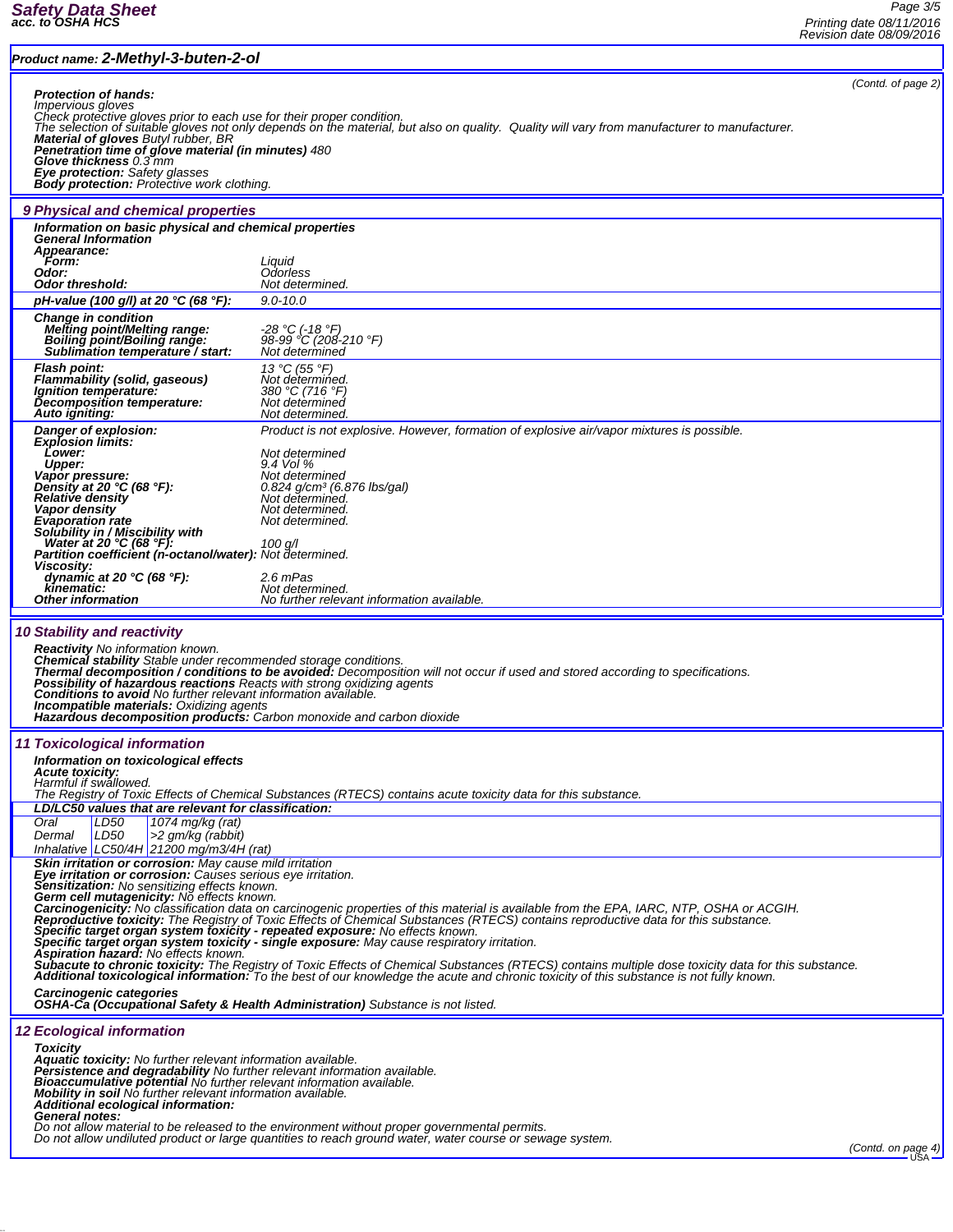Ŀ

| (Contd. of page 3)<br>Avoid transfer into the environment.<br><b>Results of PBT and vPvB assessment</b><br><b>PBT:</b> Not applicable.<br><b>vPvB:</b> Not applicable.<br>Other adverse effects No further relevant information available.<br><b>13 Disposal considerations</b><br>Waste treatment methods<br><b>Recommendation</b> Consult state, local or national regulations to ensure proper disposal.<br>Uncleaned packagings:<br><b>Recommendation:</b> Disposal must be made according to official regulations.<br><b>14 Transport information</b><br><b>UN-Number</b><br>DOT, IMDG, IATA<br><b>UN1987</b><br>UN proper shipping name<br>DOT<br>Alcohols, n.o.s. (2-Methyl-3-buten-2-ol)<br>ALCOHOLS, N.O.S. (2-Methyl-3-buten-2-ol)<br>IMDG, IATA<br>Transport hazard class(es)<br><b>DOT</b><br>Class<br>3 Flammable liquids.<br>Label<br>Class<br>3 (F1) Flammable liquids<br>Label<br>IMDG, IATA<br>Class<br>3 Flammable liquids.<br>Label<br>Packing group<br>DOT, IMDG, IATA<br>Ш<br><b>Environmental hazards:</b><br>Not applicable.<br>Special precautions for user<br>Warning: Flammable liquids<br><b>EMS Number:</b><br>F-E.S-Ď<br>Transport in bulk according to Annex II of MARPOL73/78 and the IBC Code Not applicable.<br>Transport/Additional information:<br><b>DOT</b><br><b>Marine Pollutant (DOT):</b><br>No<br><b>UN "Model Regulation":</b><br>UN1987, Alcohols, n.o.s., special provision 640D (2-Methyl-3-buten-2-ol), 3, II<br><b>15 Regulatory information</b><br>Safety, health and environmental regulations/legislation specific for the substance or mixture<br><b>GHS label elements</b> The product is classified and labeled in accordance with 29 CFR 1910 (OSHA HCS)<br><b>Hazard pictograms</b><br>GHS02 GHS07<br><b>Signal word Danger</b><br><b>Hazard statements</b><br>H225 Highly flammable liquid and vapor.<br>H302 Harmful if swallowed.<br>H319 Causes serious eye irritation.<br>H335 May cause respiratory irritation.<br>Precautionary statements<br>P <sub>210</sub><br>Keep away from heat/sparks/open flames/hot surfaces. - No smoking.<br>P <sub>261</sub><br>Avoid breathing dust/fume/gas/mist/vapours/spray.<br>F280<br>P280 Mear protective gloves/protective clothing/eye protection/face protection.<br>P240 Ground/bond container and receiving equipment.<br>P241 See explosion-profective clothing/inghing/equipment.<br>P303+P361+P353 IF ON SKIN (<br>IF INHALED: Remove victim to fresh air and keep at rest in a position comfortable for breathing.<br>P304+P340<br>P405<br>Store locked up.<br>P <sub>501</sub><br>Dispose of contents/container in accordance with local/regional/national/international regulations.<br><b>National regulations</b><br>All components of this product are listed in the U.S. Environmental Protection Agency Toxic Substances Control Act Chemical substance Inventory.<br>All components of this product are listed on the Canadian Domestic Substances List (DSL).<br>SARA Section 313 (specific toxic chemical listings) Substance is not listed.<br>California Proposition 65<br>Prop 65 - Chemicals known to cause cancer Substance is not listed.<br>Prop 65 - Developmental toxicity Substance is not listed.<br>Prop 65 - Developmental toxicity, female Substance is not listed.<br>Prop 65 - Developmental toxicity, female Substance is not listed.<br>Information about limitation of use: For use only by technically qualified individuals.<br>Ot<br>(Contd. on page 5) | Product name: 2-Methyl-3-buten-2-ol |  |  |  |  |
|-----------------------------------------------------------------------------------------------------------------------------------------------------------------------------------------------------------------------------------------------------------------------------------------------------------------------------------------------------------------------------------------------------------------------------------------------------------------------------------------------------------------------------------------------------------------------------------------------------------------------------------------------------------------------------------------------------------------------------------------------------------------------------------------------------------------------------------------------------------------------------------------------------------------------------------------------------------------------------------------------------------------------------------------------------------------------------------------------------------------------------------------------------------------------------------------------------------------------------------------------------------------------------------------------------------------------------------------------------------------------------------------------------------------------------------------------------------------------------------------------------------------------------------------------------------------------------------------------------------------------------------------------------------------------------------------------------------------------------------------------------------------------------------------------------------------------------------------------------------------------------------------------------------------------------------------------------------------------------------------------------------------------------------------------------------------------------------------------------------------------------------------------------------------------------------------------------------------------------------------------------------------------------------------------------------------------------------------------------------------------------------------------------------------------------------------------------------------------------------------------------------------------------------------------------------------------------------------------------------------------------------------------------------------------------------------------------------------------------------------------------------------------------------------------------------------------------------------------------------------------------------------------------------------------------------------------------------------------------------------------------------------------------------------------------------------------------------------------------------------------------------------------------------------------------------------------------------------------------------------------------------------------------------------------------------------------------------------------------------------------------------------------------------------------------------------------------------------------------------------------------|-------------------------------------|--|--|--|--|
|                                                                                                                                                                                                                                                                                                                                                                                                                                                                                                                                                                                                                                                                                                                                                                                                                                                                                                                                                                                                                                                                                                                                                                                                                                                                                                                                                                                                                                                                                                                                                                                                                                                                                                                                                                                                                                                                                                                                                                                                                                                                                                                                                                                                                                                                                                                                                                                                                                                                                                                                                                                                                                                                                                                                                                                                                                                                                                                                                                                                                                                                                                                                                                                                                                                                                                                                                                                                                                                                                                     |                                     |  |  |  |  |
|                                                                                                                                                                                                                                                                                                                                                                                                                                                                                                                                                                                                                                                                                                                                                                                                                                                                                                                                                                                                                                                                                                                                                                                                                                                                                                                                                                                                                                                                                                                                                                                                                                                                                                                                                                                                                                                                                                                                                                                                                                                                                                                                                                                                                                                                                                                                                                                                                                                                                                                                                                                                                                                                                                                                                                                                                                                                                                                                                                                                                                                                                                                                                                                                                                                                                                                                                                                                                                                                                                     |                                     |  |  |  |  |
|                                                                                                                                                                                                                                                                                                                                                                                                                                                                                                                                                                                                                                                                                                                                                                                                                                                                                                                                                                                                                                                                                                                                                                                                                                                                                                                                                                                                                                                                                                                                                                                                                                                                                                                                                                                                                                                                                                                                                                                                                                                                                                                                                                                                                                                                                                                                                                                                                                                                                                                                                                                                                                                                                                                                                                                                                                                                                                                                                                                                                                                                                                                                                                                                                                                                                                                                                                                                                                                                                                     |                                     |  |  |  |  |
|                                                                                                                                                                                                                                                                                                                                                                                                                                                                                                                                                                                                                                                                                                                                                                                                                                                                                                                                                                                                                                                                                                                                                                                                                                                                                                                                                                                                                                                                                                                                                                                                                                                                                                                                                                                                                                                                                                                                                                                                                                                                                                                                                                                                                                                                                                                                                                                                                                                                                                                                                                                                                                                                                                                                                                                                                                                                                                                                                                                                                                                                                                                                                                                                                                                                                                                                                                                                                                                                                                     |                                     |  |  |  |  |
|                                                                                                                                                                                                                                                                                                                                                                                                                                                                                                                                                                                                                                                                                                                                                                                                                                                                                                                                                                                                                                                                                                                                                                                                                                                                                                                                                                                                                                                                                                                                                                                                                                                                                                                                                                                                                                                                                                                                                                                                                                                                                                                                                                                                                                                                                                                                                                                                                                                                                                                                                                                                                                                                                                                                                                                                                                                                                                                                                                                                                                                                                                                                                                                                                                                                                                                                                                                                                                                                                                     |                                     |  |  |  |  |
|                                                                                                                                                                                                                                                                                                                                                                                                                                                                                                                                                                                                                                                                                                                                                                                                                                                                                                                                                                                                                                                                                                                                                                                                                                                                                                                                                                                                                                                                                                                                                                                                                                                                                                                                                                                                                                                                                                                                                                                                                                                                                                                                                                                                                                                                                                                                                                                                                                                                                                                                                                                                                                                                                                                                                                                                                                                                                                                                                                                                                                                                                                                                                                                                                                                                                                                                                                                                                                                                                                     |                                     |  |  |  |  |
|                                                                                                                                                                                                                                                                                                                                                                                                                                                                                                                                                                                                                                                                                                                                                                                                                                                                                                                                                                                                                                                                                                                                                                                                                                                                                                                                                                                                                                                                                                                                                                                                                                                                                                                                                                                                                                                                                                                                                                                                                                                                                                                                                                                                                                                                                                                                                                                                                                                                                                                                                                                                                                                                                                                                                                                                                                                                                                                                                                                                                                                                                                                                                                                                                                                                                                                                                                                                                                                                                                     |                                     |  |  |  |  |
|                                                                                                                                                                                                                                                                                                                                                                                                                                                                                                                                                                                                                                                                                                                                                                                                                                                                                                                                                                                                                                                                                                                                                                                                                                                                                                                                                                                                                                                                                                                                                                                                                                                                                                                                                                                                                                                                                                                                                                                                                                                                                                                                                                                                                                                                                                                                                                                                                                                                                                                                                                                                                                                                                                                                                                                                                                                                                                                                                                                                                                                                                                                                                                                                                                                                                                                                                                                                                                                                                                     |                                     |  |  |  |  |
|                                                                                                                                                                                                                                                                                                                                                                                                                                                                                                                                                                                                                                                                                                                                                                                                                                                                                                                                                                                                                                                                                                                                                                                                                                                                                                                                                                                                                                                                                                                                                                                                                                                                                                                                                                                                                                                                                                                                                                                                                                                                                                                                                                                                                                                                                                                                                                                                                                                                                                                                                                                                                                                                                                                                                                                                                                                                                                                                                                                                                                                                                                                                                                                                                                                                                                                                                                                                                                                                                                     |                                     |  |  |  |  |
|                                                                                                                                                                                                                                                                                                                                                                                                                                                                                                                                                                                                                                                                                                                                                                                                                                                                                                                                                                                                                                                                                                                                                                                                                                                                                                                                                                                                                                                                                                                                                                                                                                                                                                                                                                                                                                                                                                                                                                                                                                                                                                                                                                                                                                                                                                                                                                                                                                                                                                                                                                                                                                                                                                                                                                                                                                                                                                                                                                                                                                                                                                                                                                                                                                                                                                                                                                                                                                                                                                     |                                     |  |  |  |  |
|                                                                                                                                                                                                                                                                                                                                                                                                                                                                                                                                                                                                                                                                                                                                                                                                                                                                                                                                                                                                                                                                                                                                                                                                                                                                                                                                                                                                                                                                                                                                                                                                                                                                                                                                                                                                                                                                                                                                                                                                                                                                                                                                                                                                                                                                                                                                                                                                                                                                                                                                                                                                                                                                                                                                                                                                                                                                                                                                                                                                                                                                                                                                                                                                                                                                                                                                                                                                                                                                                                     |                                     |  |  |  |  |
|                                                                                                                                                                                                                                                                                                                                                                                                                                                                                                                                                                                                                                                                                                                                                                                                                                                                                                                                                                                                                                                                                                                                                                                                                                                                                                                                                                                                                                                                                                                                                                                                                                                                                                                                                                                                                                                                                                                                                                                                                                                                                                                                                                                                                                                                                                                                                                                                                                                                                                                                                                                                                                                                                                                                                                                                                                                                                                                                                                                                                                                                                                                                                                                                                                                                                                                                                                                                                                                                                                     |                                     |  |  |  |  |
|                                                                                                                                                                                                                                                                                                                                                                                                                                                                                                                                                                                                                                                                                                                                                                                                                                                                                                                                                                                                                                                                                                                                                                                                                                                                                                                                                                                                                                                                                                                                                                                                                                                                                                                                                                                                                                                                                                                                                                                                                                                                                                                                                                                                                                                                                                                                                                                                                                                                                                                                                                                                                                                                                                                                                                                                                                                                                                                                                                                                                                                                                                                                                                                                                                                                                                                                                                                                                                                                                                     |                                     |  |  |  |  |
|                                                                                                                                                                                                                                                                                                                                                                                                                                                                                                                                                                                                                                                                                                                                                                                                                                                                                                                                                                                                                                                                                                                                                                                                                                                                                                                                                                                                                                                                                                                                                                                                                                                                                                                                                                                                                                                                                                                                                                                                                                                                                                                                                                                                                                                                                                                                                                                                                                                                                                                                                                                                                                                                                                                                                                                                                                                                                                                                                                                                                                                                                                                                                                                                                                                                                                                                                                                                                                                                                                     |                                     |  |  |  |  |
|                                                                                                                                                                                                                                                                                                                                                                                                                                                                                                                                                                                                                                                                                                                                                                                                                                                                                                                                                                                                                                                                                                                                                                                                                                                                                                                                                                                                                                                                                                                                                                                                                                                                                                                                                                                                                                                                                                                                                                                                                                                                                                                                                                                                                                                                                                                                                                                                                                                                                                                                                                                                                                                                                                                                                                                                                                                                                                                                                                                                                                                                                                                                                                                                                                                                                                                                                                                                                                                                                                     |                                     |  |  |  |  |
|                                                                                                                                                                                                                                                                                                                                                                                                                                                                                                                                                                                                                                                                                                                                                                                                                                                                                                                                                                                                                                                                                                                                                                                                                                                                                                                                                                                                                                                                                                                                                                                                                                                                                                                                                                                                                                                                                                                                                                                                                                                                                                                                                                                                                                                                                                                                                                                                                                                                                                                                                                                                                                                                                                                                                                                                                                                                                                                                                                                                                                                                                                                                                                                                                                                                                                                                                                                                                                                                                                     |                                     |  |  |  |  |
|                                                                                                                                                                                                                                                                                                                                                                                                                                                                                                                                                                                                                                                                                                                                                                                                                                                                                                                                                                                                                                                                                                                                                                                                                                                                                                                                                                                                                                                                                                                                                                                                                                                                                                                                                                                                                                                                                                                                                                                                                                                                                                                                                                                                                                                                                                                                                                                                                                                                                                                                                                                                                                                                                                                                                                                                                                                                                                                                                                                                                                                                                                                                                                                                                                                                                                                                                                                                                                                                                                     |                                     |  |  |  |  |
|                                                                                                                                                                                                                                                                                                                                                                                                                                                                                                                                                                                                                                                                                                                                                                                                                                                                                                                                                                                                                                                                                                                                                                                                                                                                                                                                                                                                                                                                                                                                                                                                                                                                                                                                                                                                                                                                                                                                                                                                                                                                                                                                                                                                                                                                                                                                                                                                                                                                                                                                                                                                                                                                                                                                                                                                                                                                                                                                                                                                                                                                                                                                                                                                                                                                                                                                                                                                                                                                                                     |                                     |  |  |  |  |
|                                                                                                                                                                                                                                                                                                                                                                                                                                                                                                                                                                                                                                                                                                                                                                                                                                                                                                                                                                                                                                                                                                                                                                                                                                                                                                                                                                                                                                                                                                                                                                                                                                                                                                                                                                                                                                                                                                                                                                                                                                                                                                                                                                                                                                                                                                                                                                                                                                                                                                                                                                                                                                                                                                                                                                                                                                                                                                                                                                                                                                                                                                                                                                                                                                                                                                                                                                                                                                                                                                     |                                     |  |  |  |  |
|                                                                                                                                                                                                                                                                                                                                                                                                                                                                                                                                                                                                                                                                                                                                                                                                                                                                                                                                                                                                                                                                                                                                                                                                                                                                                                                                                                                                                                                                                                                                                                                                                                                                                                                                                                                                                                                                                                                                                                                                                                                                                                                                                                                                                                                                                                                                                                                                                                                                                                                                                                                                                                                                                                                                                                                                                                                                                                                                                                                                                                                                                                                                                                                                                                                                                                                                                                                                                                                                                                     |                                     |  |  |  |  |
|                                                                                                                                                                                                                                                                                                                                                                                                                                                                                                                                                                                                                                                                                                                                                                                                                                                                                                                                                                                                                                                                                                                                                                                                                                                                                                                                                                                                                                                                                                                                                                                                                                                                                                                                                                                                                                                                                                                                                                                                                                                                                                                                                                                                                                                                                                                                                                                                                                                                                                                                                                                                                                                                                                                                                                                                                                                                                                                                                                                                                                                                                                                                                                                                                                                                                                                                                                                                                                                                                                     |                                     |  |  |  |  |
|                                                                                                                                                                                                                                                                                                                                                                                                                                                                                                                                                                                                                                                                                                                                                                                                                                                                                                                                                                                                                                                                                                                                                                                                                                                                                                                                                                                                                                                                                                                                                                                                                                                                                                                                                                                                                                                                                                                                                                                                                                                                                                                                                                                                                                                                                                                                                                                                                                                                                                                                                                                                                                                                                                                                                                                                                                                                                                                                                                                                                                                                                                                                                                                                                                                                                                                                                                                                                                                                                                     |                                     |  |  |  |  |
|                                                                                                                                                                                                                                                                                                                                                                                                                                                                                                                                                                                                                                                                                                                                                                                                                                                                                                                                                                                                                                                                                                                                                                                                                                                                                                                                                                                                                                                                                                                                                                                                                                                                                                                                                                                                                                                                                                                                                                                                                                                                                                                                                                                                                                                                                                                                                                                                                                                                                                                                                                                                                                                                                                                                                                                                                                                                                                                                                                                                                                                                                                                                                                                                                                                                                                                                                                                                                                                                                                     |                                     |  |  |  |  |
|                                                                                                                                                                                                                                                                                                                                                                                                                                                                                                                                                                                                                                                                                                                                                                                                                                                                                                                                                                                                                                                                                                                                                                                                                                                                                                                                                                                                                                                                                                                                                                                                                                                                                                                                                                                                                                                                                                                                                                                                                                                                                                                                                                                                                                                                                                                                                                                                                                                                                                                                                                                                                                                                                                                                                                                                                                                                                                                                                                                                                                                                                                                                                                                                                                                                                                                                                                                                                                                                                                     |                                     |  |  |  |  |
|                                                                                                                                                                                                                                                                                                                                                                                                                                                                                                                                                                                                                                                                                                                                                                                                                                                                                                                                                                                                                                                                                                                                                                                                                                                                                                                                                                                                                                                                                                                                                                                                                                                                                                                                                                                                                                                                                                                                                                                                                                                                                                                                                                                                                                                                                                                                                                                                                                                                                                                                                                                                                                                                                                                                                                                                                                                                                                                                                                                                                                                                                                                                                                                                                                                                                                                                                                                                                                                                                                     |                                     |  |  |  |  |
|                                                                                                                                                                                                                                                                                                                                                                                                                                                                                                                                                                                                                                                                                                                                                                                                                                                                                                                                                                                                                                                                                                                                                                                                                                                                                                                                                                                                                                                                                                                                                                                                                                                                                                                                                                                                                                                                                                                                                                                                                                                                                                                                                                                                                                                                                                                                                                                                                                                                                                                                                                                                                                                                                                                                                                                                                                                                                                                                                                                                                                                                                                                                                                                                                                                                                                                                                                                                                                                                                                     |                                     |  |  |  |  |
|                                                                                                                                                                                                                                                                                                                                                                                                                                                                                                                                                                                                                                                                                                                                                                                                                                                                                                                                                                                                                                                                                                                                                                                                                                                                                                                                                                                                                                                                                                                                                                                                                                                                                                                                                                                                                                                                                                                                                                                                                                                                                                                                                                                                                                                                                                                                                                                                                                                                                                                                                                                                                                                                                                                                                                                                                                                                                                                                                                                                                                                                                                                                                                                                                                                                                                                                                                                                                                                                                                     |                                     |  |  |  |  |
|                                                                                                                                                                                                                                                                                                                                                                                                                                                                                                                                                                                                                                                                                                                                                                                                                                                                                                                                                                                                                                                                                                                                                                                                                                                                                                                                                                                                                                                                                                                                                                                                                                                                                                                                                                                                                                                                                                                                                                                                                                                                                                                                                                                                                                                                                                                                                                                                                                                                                                                                                                                                                                                                                                                                                                                                                                                                                                                                                                                                                                                                                                                                                                                                                                                                                                                                                                                                                                                                                                     |                                     |  |  |  |  |
|                                                                                                                                                                                                                                                                                                                                                                                                                                                                                                                                                                                                                                                                                                                                                                                                                                                                                                                                                                                                                                                                                                                                                                                                                                                                                                                                                                                                                                                                                                                                                                                                                                                                                                                                                                                                                                                                                                                                                                                                                                                                                                                                                                                                                                                                                                                                                                                                                                                                                                                                                                                                                                                                                                                                                                                                                                                                                                                                                                                                                                                                                                                                                                                                                                                                                                                                                                                                                                                                                                     |                                     |  |  |  |  |
|                                                                                                                                                                                                                                                                                                                                                                                                                                                                                                                                                                                                                                                                                                                                                                                                                                                                                                                                                                                                                                                                                                                                                                                                                                                                                                                                                                                                                                                                                                                                                                                                                                                                                                                                                                                                                                                                                                                                                                                                                                                                                                                                                                                                                                                                                                                                                                                                                                                                                                                                                                                                                                                                                                                                                                                                                                                                                                                                                                                                                                                                                                                                                                                                                                                                                                                                                                                                                                                                                                     |                                     |  |  |  |  |
|                                                                                                                                                                                                                                                                                                                                                                                                                                                                                                                                                                                                                                                                                                                                                                                                                                                                                                                                                                                                                                                                                                                                                                                                                                                                                                                                                                                                                                                                                                                                                                                                                                                                                                                                                                                                                                                                                                                                                                                                                                                                                                                                                                                                                                                                                                                                                                                                                                                                                                                                                                                                                                                                                                                                                                                                                                                                                                                                                                                                                                                                                                                                                                                                                                                                                                                                                                                                                                                                                                     |                                     |  |  |  |  |
|                                                                                                                                                                                                                                                                                                                                                                                                                                                                                                                                                                                                                                                                                                                                                                                                                                                                                                                                                                                                                                                                                                                                                                                                                                                                                                                                                                                                                                                                                                                                                                                                                                                                                                                                                                                                                                                                                                                                                                                                                                                                                                                                                                                                                                                                                                                                                                                                                                                                                                                                                                                                                                                                                                                                                                                                                                                                                                                                                                                                                                                                                                                                                                                                                                                                                                                                                                                                                                                                                                     |                                     |  |  |  |  |
|                                                                                                                                                                                                                                                                                                                                                                                                                                                                                                                                                                                                                                                                                                                                                                                                                                                                                                                                                                                                                                                                                                                                                                                                                                                                                                                                                                                                                                                                                                                                                                                                                                                                                                                                                                                                                                                                                                                                                                                                                                                                                                                                                                                                                                                                                                                                                                                                                                                                                                                                                                                                                                                                                                                                                                                                                                                                                                                                                                                                                                                                                                                                                                                                                                                                                                                                                                                                                                                                                                     |                                     |  |  |  |  |
|                                                                                                                                                                                                                                                                                                                                                                                                                                                                                                                                                                                                                                                                                                                                                                                                                                                                                                                                                                                                                                                                                                                                                                                                                                                                                                                                                                                                                                                                                                                                                                                                                                                                                                                                                                                                                                                                                                                                                                                                                                                                                                                                                                                                                                                                                                                                                                                                                                                                                                                                                                                                                                                                                                                                                                                                                                                                                                                                                                                                                                                                                                                                                                                                                                                                                                                                                                                                                                                                                                     |                                     |  |  |  |  |
|                                                                                                                                                                                                                                                                                                                                                                                                                                                                                                                                                                                                                                                                                                                                                                                                                                                                                                                                                                                                                                                                                                                                                                                                                                                                                                                                                                                                                                                                                                                                                                                                                                                                                                                                                                                                                                                                                                                                                                                                                                                                                                                                                                                                                                                                                                                                                                                                                                                                                                                                                                                                                                                                                                                                                                                                                                                                                                                                                                                                                                                                                                                                                                                                                                                                                                                                                                                                                                                                                                     |                                     |  |  |  |  |
|                                                                                                                                                                                                                                                                                                                                                                                                                                                                                                                                                                                                                                                                                                                                                                                                                                                                                                                                                                                                                                                                                                                                                                                                                                                                                                                                                                                                                                                                                                                                                                                                                                                                                                                                                                                                                                                                                                                                                                                                                                                                                                                                                                                                                                                                                                                                                                                                                                                                                                                                                                                                                                                                                                                                                                                                                                                                                                                                                                                                                                                                                                                                                                                                                                                                                                                                                                                                                                                                                                     |                                     |  |  |  |  |
|                                                                                                                                                                                                                                                                                                                                                                                                                                                                                                                                                                                                                                                                                                                                                                                                                                                                                                                                                                                                                                                                                                                                                                                                                                                                                                                                                                                                                                                                                                                                                                                                                                                                                                                                                                                                                                                                                                                                                                                                                                                                                                                                                                                                                                                                                                                                                                                                                                                                                                                                                                                                                                                                                                                                                                                                                                                                                                                                                                                                                                                                                                                                                                                                                                                                                                                                                                                                                                                                                                     |                                     |  |  |  |  |
|                                                                                                                                                                                                                                                                                                                                                                                                                                                                                                                                                                                                                                                                                                                                                                                                                                                                                                                                                                                                                                                                                                                                                                                                                                                                                                                                                                                                                                                                                                                                                                                                                                                                                                                                                                                                                                                                                                                                                                                                                                                                                                                                                                                                                                                                                                                                                                                                                                                                                                                                                                                                                                                                                                                                                                                                                                                                                                                                                                                                                                                                                                                                                                                                                                                                                                                                                                                                                                                                                                     |                                     |  |  |  |  |
|                                                                                                                                                                                                                                                                                                                                                                                                                                                                                                                                                                                                                                                                                                                                                                                                                                                                                                                                                                                                                                                                                                                                                                                                                                                                                                                                                                                                                                                                                                                                                                                                                                                                                                                                                                                                                                                                                                                                                                                                                                                                                                                                                                                                                                                                                                                                                                                                                                                                                                                                                                                                                                                                                                                                                                                                                                                                                                                                                                                                                                                                                                                                                                                                                                                                                                                                                                                                                                                                                                     |                                     |  |  |  |  |
|                                                                                                                                                                                                                                                                                                                                                                                                                                                                                                                                                                                                                                                                                                                                                                                                                                                                                                                                                                                                                                                                                                                                                                                                                                                                                                                                                                                                                                                                                                                                                                                                                                                                                                                                                                                                                                                                                                                                                                                                                                                                                                                                                                                                                                                                                                                                                                                                                                                                                                                                                                                                                                                                                                                                                                                                                                                                                                                                                                                                                                                                                                                                                                                                                                                                                                                                                                                                                                                                                                     |                                     |  |  |  |  |
|                                                                                                                                                                                                                                                                                                                                                                                                                                                                                                                                                                                                                                                                                                                                                                                                                                                                                                                                                                                                                                                                                                                                                                                                                                                                                                                                                                                                                                                                                                                                                                                                                                                                                                                                                                                                                                                                                                                                                                                                                                                                                                                                                                                                                                                                                                                                                                                                                                                                                                                                                                                                                                                                                                                                                                                                                                                                                                                                                                                                                                                                                                                                                                                                                                                                                                                                                                                                                                                                                                     |                                     |  |  |  |  |
|                                                                                                                                                                                                                                                                                                                                                                                                                                                                                                                                                                                                                                                                                                                                                                                                                                                                                                                                                                                                                                                                                                                                                                                                                                                                                                                                                                                                                                                                                                                                                                                                                                                                                                                                                                                                                                                                                                                                                                                                                                                                                                                                                                                                                                                                                                                                                                                                                                                                                                                                                                                                                                                                                                                                                                                                                                                                                                                                                                                                                                                                                                                                                                                                                                                                                                                                                                                                                                                                                                     |                                     |  |  |  |  |
|                                                                                                                                                                                                                                                                                                                                                                                                                                                                                                                                                                                                                                                                                                                                                                                                                                                                                                                                                                                                                                                                                                                                                                                                                                                                                                                                                                                                                                                                                                                                                                                                                                                                                                                                                                                                                                                                                                                                                                                                                                                                                                                                                                                                                                                                                                                                                                                                                                                                                                                                                                                                                                                                                                                                                                                                                                                                                                                                                                                                                                                                                                                                                                                                                                                                                                                                                                                                                                                                                                     |                                     |  |  |  |  |
|                                                                                                                                                                                                                                                                                                                                                                                                                                                                                                                                                                                                                                                                                                                                                                                                                                                                                                                                                                                                                                                                                                                                                                                                                                                                                                                                                                                                                                                                                                                                                                                                                                                                                                                                                                                                                                                                                                                                                                                                                                                                                                                                                                                                                                                                                                                                                                                                                                                                                                                                                                                                                                                                                                                                                                                                                                                                                                                                                                                                                                                                                                                                                                                                                                                                                                                                                                                                                                                                                                     |                                     |  |  |  |  |
|                                                                                                                                                                                                                                                                                                                                                                                                                                                                                                                                                                                                                                                                                                                                                                                                                                                                                                                                                                                                                                                                                                                                                                                                                                                                                                                                                                                                                                                                                                                                                                                                                                                                                                                                                                                                                                                                                                                                                                                                                                                                                                                                                                                                                                                                                                                                                                                                                                                                                                                                                                                                                                                                                                                                                                                                                                                                                                                                                                                                                                                                                                                                                                                                                                                                                                                                                                                                                                                                                                     |                                     |  |  |  |  |
|                                                                                                                                                                                                                                                                                                                                                                                                                                                                                                                                                                                                                                                                                                                                                                                                                                                                                                                                                                                                                                                                                                                                                                                                                                                                                                                                                                                                                                                                                                                                                                                                                                                                                                                                                                                                                                                                                                                                                                                                                                                                                                                                                                                                                                                                                                                                                                                                                                                                                                                                                                                                                                                                                                                                                                                                                                                                                                                                                                                                                                                                                                                                                                                                                                                                                                                                                                                                                                                                                                     |                                     |  |  |  |  |
|                                                                                                                                                                                                                                                                                                                                                                                                                                                                                                                                                                                                                                                                                                                                                                                                                                                                                                                                                                                                                                                                                                                                                                                                                                                                                                                                                                                                                                                                                                                                                                                                                                                                                                                                                                                                                                                                                                                                                                                                                                                                                                                                                                                                                                                                                                                                                                                                                                                                                                                                                                                                                                                                                                                                                                                                                                                                                                                                                                                                                                                                                                                                                                                                                                                                                                                                                                                                                                                                                                     |                                     |  |  |  |  |
|                                                                                                                                                                                                                                                                                                                                                                                                                                                                                                                                                                                                                                                                                                                                                                                                                                                                                                                                                                                                                                                                                                                                                                                                                                                                                                                                                                                                                                                                                                                                                                                                                                                                                                                                                                                                                                                                                                                                                                                                                                                                                                                                                                                                                                                                                                                                                                                                                                                                                                                                                                                                                                                                                                                                                                                                                                                                                                                                                                                                                                                                                                                                                                                                                                                                                                                                                                                                                                                                                                     |                                     |  |  |  |  |
|                                                                                                                                                                                                                                                                                                                                                                                                                                                                                                                                                                                                                                                                                                                                                                                                                                                                                                                                                                                                                                                                                                                                                                                                                                                                                                                                                                                                                                                                                                                                                                                                                                                                                                                                                                                                                                                                                                                                                                                                                                                                                                                                                                                                                                                                                                                                                                                                                                                                                                                                                                                                                                                                                                                                                                                                                                                                                                                                                                                                                                                                                                                                                                                                                                                                                                                                                                                                                                                                                                     |                                     |  |  |  |  |